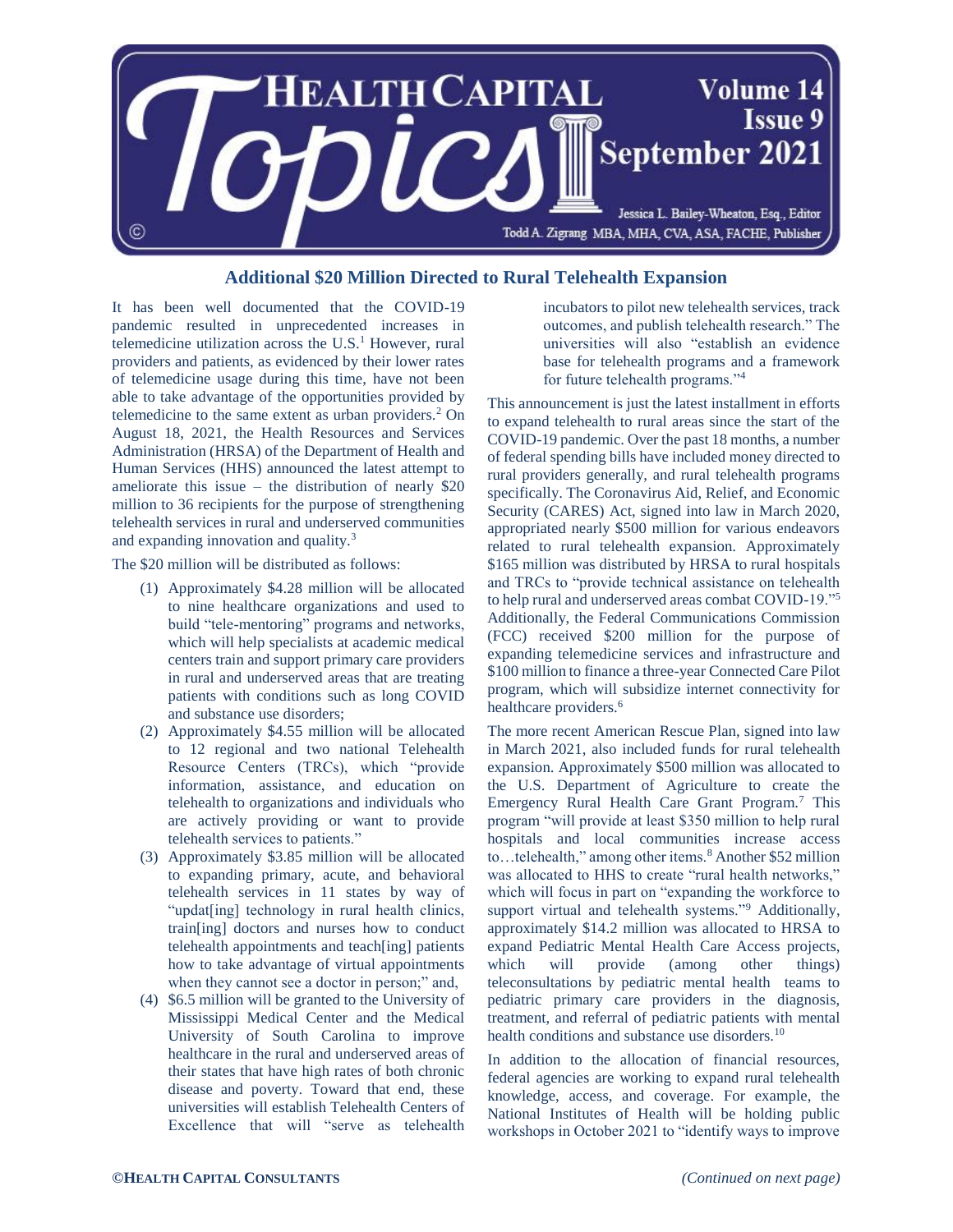rural health through telehealth-guided provider-toprovider communication."<sup>11</sup> Additionally, the Centers for Medicare & Medicaid Services (CMS) is proposing to expand access to telehealth mental health services for rural and underserved Americans by expanding coverage under the 2022 Medicare Physician Fee Schedule (MPFS).<sup>12</sup> If finalized, CMS will allow patients to access telehealth mental services from their home, rather than traveling to a rural health clinic or federally-qualified health center to access the telehealth platform.

- "HHS Issues New Report Highlighting Dramatic Trends in Medicare Beneficiary Telehealth Utilization amid COVID-19" Department of Health and Human Services, July 28, 2020, https://www.hhs.gov/about/news/2020/07/28/hhs-issues-newreport-highlighting-dramatic-trends-in-medicare-beneficiarytelehealth-utilization-amid-covid-19.html (Accessed 6/1/21).  $\overline{a}$
- 2 *Ibid.*
- 3 "Biden-Harris Administration Invests over \$19 Million to Expand Telehealth Nationwide and Improve Health in Rural, Other Underserved Communities" HHS Press Office, August 18, 2021, https://www.hhs.gov/about/news/2021/08/18/biden-harrisadministration-invests-over-19-million-expand-telehealthnationwide-improve-health-rural.html (Accessed 9/21/21).
- 4 *Ibid*; "FY 2021 Telehealth Awards" Health Resources & Services Administration, August 2021, https://www.hrsa.gov/rural-health/telehealth/fy21-awards (Accessed 9/21/21); "Biden Administration Seeks to Expand Telehealth in Rural America" By Mark Walker, New York Times, September 19, 2021, https://www.nytimes.com/2021/09/19/us/politics/telehealth-

rural-america.html (Accessed 9/21/21). 5 "CARES Act Provider Relief Fund" Department of Health & Human Services, April 22, 2020, https://www.hhs.gov/providerrelief/index.html (Accessed 4/23/20); "HHS Awards Nearly \$165 Million to Combat the COVID-19 Pandemic in Rural Communities" Department of Health & Human Services, April 22, 2020, https://www.hhs.gov/about/news/2020/04/22/hhsawards-nearly-165-million-to-combat-covid19-pandemic-inrural-communities.html (Accessed 4/23/20).

6 "Removing regulatory barriers to telehealth before and after COVID-19" By Nicol Turner Lee, Jack Karsten, and Jordan Roberts, Brookings Institute, May 6, 2020,

HHS hopes that this latest \$20 million investment will help increase access for the approximately 15% of Americans who live in rural areas and are some of the oldest and sickest in the U.S.<sup>13</sup> Rural patients, who have the greatest need for telehealth services, still struggle to access telemedicine due to limited broadband availability. On the supply side, the up-front costs of the hardware, software, and human resources needed to offer telehealth services may also be a steep barrier for providers, and particularly for those in rural areas. Whether these funding initiatives will serve as a panacea for rural healthcare access, especially given the uncertainty of expanded coverage and reimbursement post-COVID-19,<sup>14</sup> remains to be seen.

https://www.brookings.edu/research/removing-regulatorybarriers-to-telehealth-before-and-after-covid-19/ (Accessed 6/7/21), p. 14.

7 Fact Sheet: Biden Administration Takes Steps to Address COVID-19 in Rural America and Build Rural Health Back Better" The White House, August 13, 2021, https://www.whitehouse.gov/briefing-room/statementsreleases/2021/08/13/fact-sheet-biden-administration-takes-stepsto-address-covid-19-in-rural-america-and-build-rural-healthback-better/ (Accessed 9/21/21).

- "HHS announces \$14.2 million from American Rescue Plan to expand pediatric mental healthcare access" By Jeff Lagasse, Healthcare Finance News, May 20, 2021, https://www.healthcarefinancenews.com/news/hhs-announces-142-million-american-rescue-plan-expand-pediatric-mentalhealthcare-access (Accessed 9/21/21).
- 11 The White House, August 13, 2021.

13 "Biden Administration Seeks to Expand Telehealth in Rural America" By Mark Walker, New York Times, September 19, 2021,

https://www.nytimes.com/2021/09/19/us/politics/telehealthrural-america.html (Accessed 9/21/21).

14 See the October 2020 Health Capital Topics article entitled, "Valuation of Telemedicine: Reimbursement" Vol. 13, Issue 10 (October 2020),

https://www.healthcapital.com/hcc/newsletter/10\_20/HTML/TE LE/convert\_telemedicine\_reimbursement\_10.26.20.php (Accessed 11/2/20).

<sup>8</sup> *Ibid.*

<sup>9</sup> *Ibid.*

<sup>12</sup> *Ibid.*